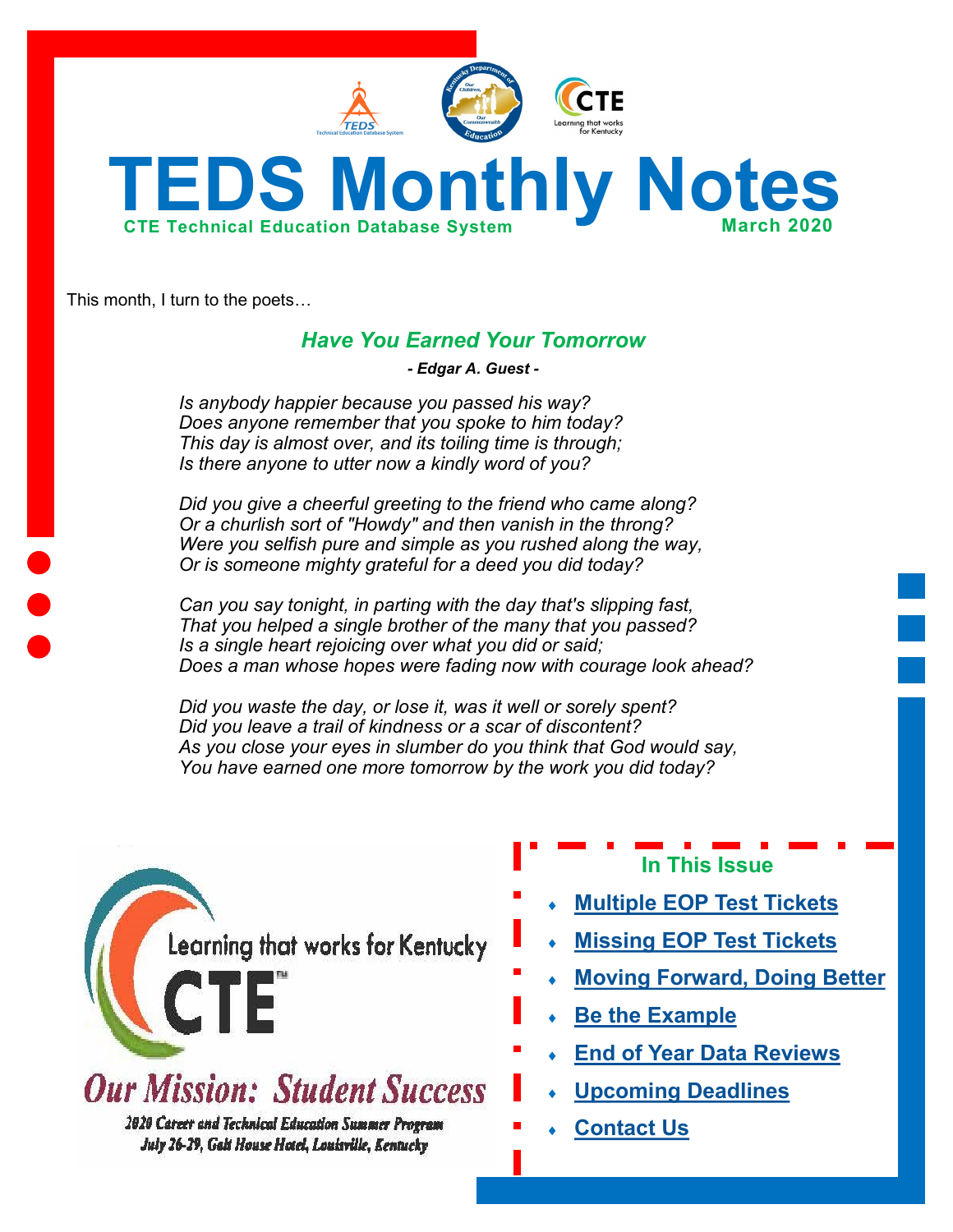# **The Invitation**

*- Oriah Mountain Dreamer -*

## **Taking Multiple EOP Assessments**

<span id="page-1-0"></span>*"It doesn't interest me what you do for a living. I want to know what you ache for and if you dare to dream of meeting your heart's longing…"*

If a student has already passed another EOP or completed an industry certification, they are considered transition ready. However, we must consider their heart's longing (or that of their parents). If there are additional EOPs for which the student is eligible, let the student and parents decide whether to take the assessment. They may simply ache to not pay tuition when a test can exempt them. And no, it doesn't interest me what they eventually do for a living, as long as we have done our best to prepare them. If you have questions concerning EOP, please contact Sherri Craig at [Sherri.Craig@education.ky.gov.](mailto:Sherri.Craig@education.ky.gov)

# **Dreams**

#### *- Langston Hughes -*

## **Why Am I Missing EOP Test Tickets?**

*"Hold fast to dreams. For if dreams die Life is a broken-winged bird that cannot fly…."*

After three years of nagging/ cajoling/begging users to verify the accuracy of their data, we have begun automating some processes and validating others. The test tickets are one of those points of validation. All students who generate a test ticket must meet all requirements for the ticket. The flow chart shows how tickets were generated. If your students did not get a test ticket because of user error, hold fast to your dreams. Don't become that proverbial brokenwinged bird that cannot fly. Acknowledge the error and work



for a solution. It is too late to make changes to test tickets based on school or district errors. However, students can still take industry certifications to meet requirements to become state transition ready. And remember: if the student is an underclassman, there is always next year.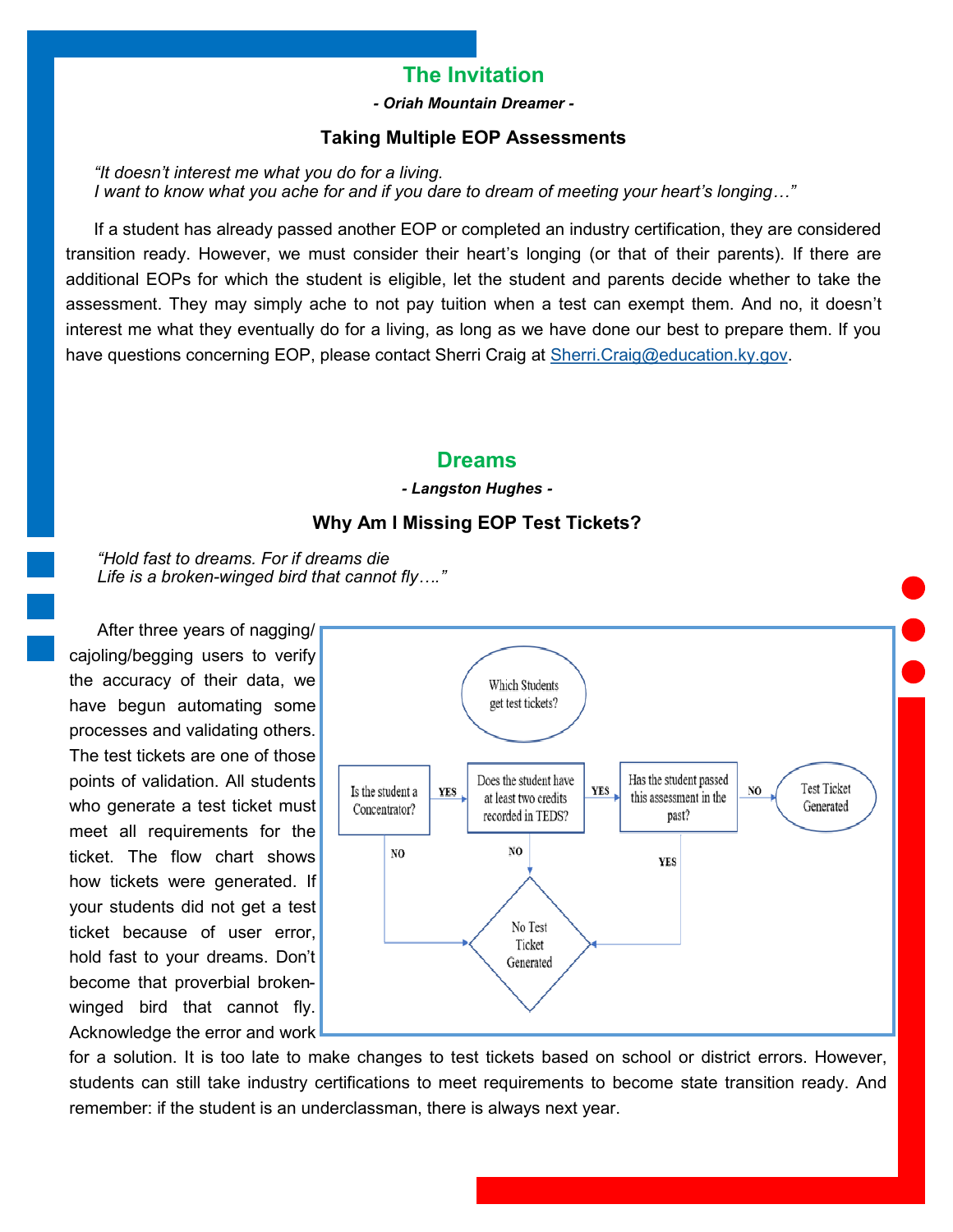# **Still I Rise**

*- Maya Angelou -*

## **Moving Forward, Doing Better**

<span id="page-2-0"></span>*"You may write me down in history, with your bitter, twisted lies, You may tread me in the very dirt, but still, like dust, I'll rise…"*

This year, you were granted an additional two weeks to review and verify your TEDS data in preparation for test tickets. This extra time provided an excellent opportunity for you to verify and clean data. We are now past that window and the dust has settled. If you find that you missed something, don't tread me (or yourselves) in the very dirt. Let us use this as a learning opportunity knowing that like dust, we can still rise.

Be prepared to talk with students, parents and administrators to explain what happened. More importantly, be prepared to move forward with a plan to ensure that we all rise. Remember: the deadline has passed, and we can no longer make changes or add tickets. Let's write a new history...

# **Live Your Creed**

*- Langston Hughes -*

# **Leading by Example**

*"I'd rather see a sermon than to hear one any day. I'd rather one walk with me than just to show the way…."*

Please understand that we are not being hardnosed or obstinate just because. Our responsibility to the integrity of the data we use to represent the success and challenges of our state has a great impact on our funding. We feel it is important that we "walk the walk" and "talk the talk". In other words, we feel the need to live our creed. We place on ourselves the same expectations of accuracy and punctuality we place on our students and children. When we make mistakes, we correct them as quickly as we can (when we can), endure the consequences and move forward.

As we continue to ensure the fidelity of this most important data, we ask that you help us help you. Lead your students and colleagues by example. Show them the importance of the work that is required. If you aren't sure why it's important, reach out to us. We are willing to help.